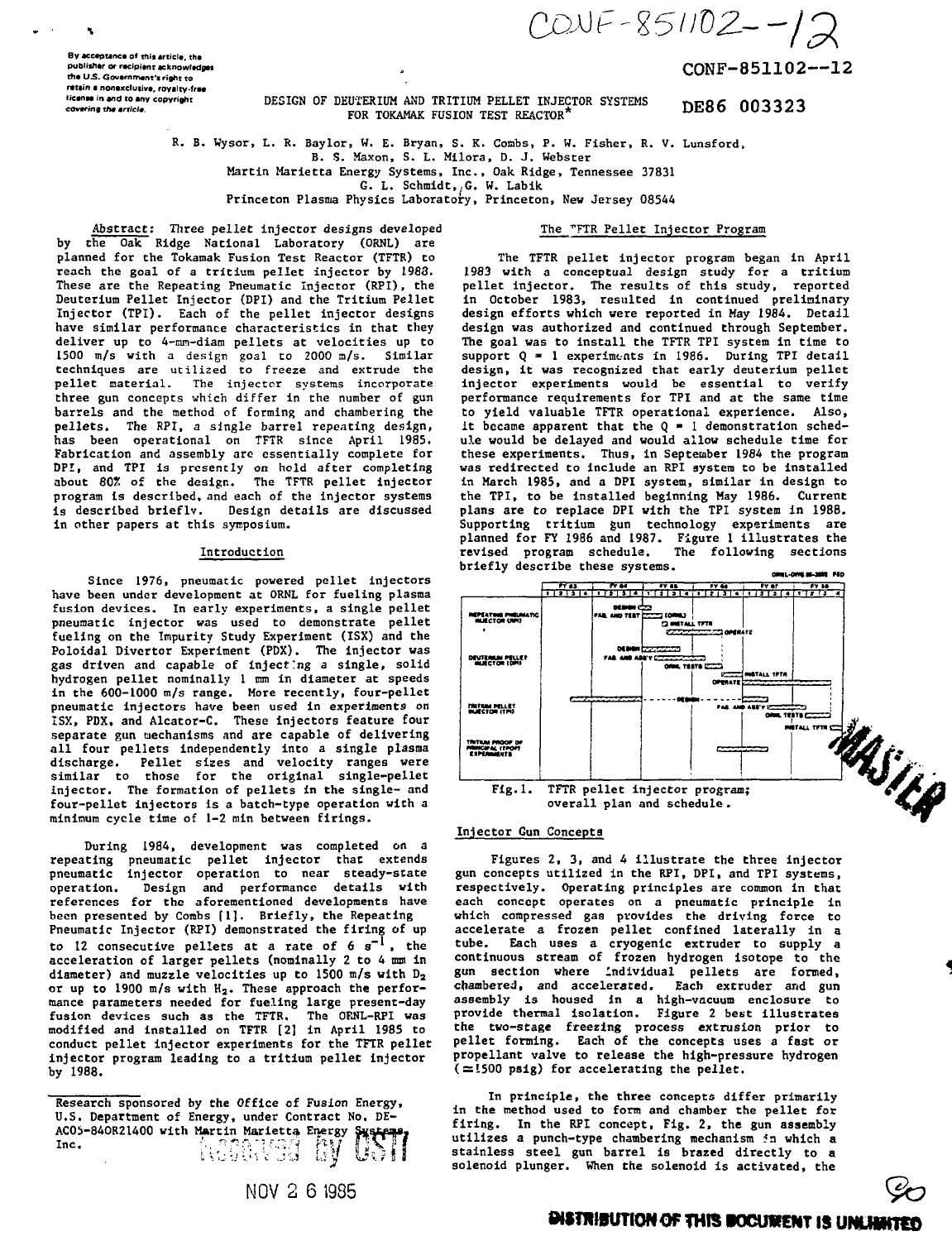**knife-edge end of the barrel is driven into the extrusion, forming and chambering a pellet. While the punch mechanism is engaged, the hydrogen pellet is admitted to the gun breech by a fast-opening magnetic valve. The valve is connected directly to a 10-cm<sup>3</sup> storage reservoir that is connected to a regulated high-pressure hydrogen system. Note that although the RPI concept is a single-barrel concept, it has a proven firing rate of six pellets per second.**

**The TPI injector gun, Fig. 4, is configured differently but uses the same operating principles as the DPI concept. Like the DPI, it utilizes eight guns and gun barrels but forms and chambers the pellet with a different mechanism. The pellet is formed in a central magazine block and transported to the gun block using a pellet slide. Note the horizontal orientation of the extruder mechanism. The main advantage of this configuration is that it minimizes the tritium inventory (=300C Ci). It is described more fully by Fisher**  $[4]$ .



**Fig. 2. RPI injector gun.**

**The DPI gun concept, Fig. 3, utilizes an eightvane pellet wheel in which the pellet is extruded into each of the pellet vanes sequentially from the extruder. The Delict wheel is then aligned with each of eight gun barrels for firing at a programmed rate. The pellet wheel is driven and aligned with a precision motorencoder servo system. Each gun barrel is equipped with a solenoid-driven barrel clamp for sealing the barrel against the pellet wheel during pellet firing. Lunsford [3] describes this more completely.**





**Fig. 4. TPI injector gun.**

# **The RPI System**

**The RPI installation on TFTR is shown in Figs. 5 and 6. The injector gun (Fig. 2) is housed in an aluminum vacuum box denoted as pellet injector. The gun barrel connects to an injection line that interfaces with the TFTR vacuum vessel (Fig. 5). The injector centerline is 3.1 m above the test cell floor, and the gun center is approximately 8.9 m from the machine center. The pellets are transported in the injection line that was designed to minimize problems associated with the handling of high-pressure gaseous propellants and with angular dispersion in the pellet trajectory.**

**After exiting the gun muzzle, the pellet passes through a diagnostic station equipped with a light**



**Fig. 3. DPI injector gun , Fig. 5. RPI installation on TFTR .**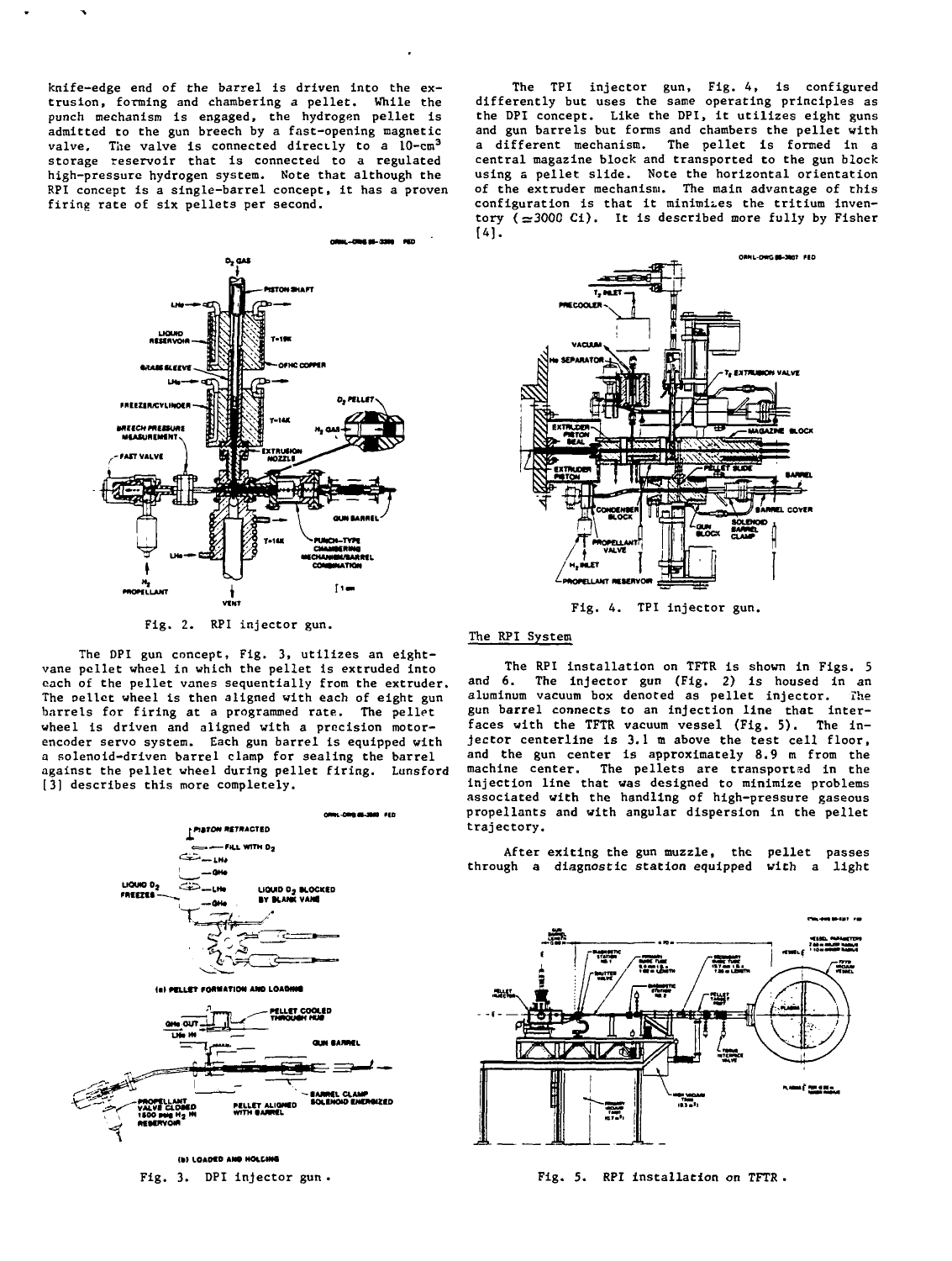**barrier (for velocity measurement) and a fast-shutter valve. The valve is opened to allow passage of the pellet; valve closure is synchronized with the pellet exit Co limit gas throughput (total cycle time of valve**  $\approx$  25 ms), Upon exiting the shutter valve, the pellet **enters the first guide tube (9.4 nm ID by 1.0 m long). At the outlet of the guide tube, the pellet crosses another light barrier located inside the second diagnostic station.**

**Upon exiting the last diagnostic station, the pellet enters the secondary guide tube (15.7 mm ID by 1.4 si long). After traversing the second guide tube, the pellet is in free flight for the remainder (1.4 m) of the trip to the torus. In total, the pellet travels 4.7 m from the gun barrel outlet to the. outer plasma edge.**



**Fig. 6. RPI installation pictorial.**

**The injection-line vacuum system is divided into two sections — the primary vacuum and the high vacuum. The primary side includes a large vacuum tank (0.7 m<sup>3</sup> ) that handles both the extruder vent and the gun barrel exhaust. The pressure runs at a few hundred millitorr (function of solid deuterium temperature) except during a pellet shot when it increases to about 1 torr with each burst of propellant gas. The high vacuum is isolated from tht primary vacuum by the valve at the second diagnostic section (Fig. 5); this valve and the other two injection line valves are only opened during pellet injection. The large volume of the high-vacuum tank (0.3 m <sup>3</sup> ) , along with the low conductance of the secondary guide tube, reduces the amount of gas that accompanies a pellet into the torus.**

**The injector and the injection line up through the isolation valve were provided by ORNL. The Princeton Plasma Physics Laboratory (PPPL) provided the supporting structure, the secondary injection line portion, and the vacuum pumping systems (primary and high-vacuum). The aluminum support structure is a bolted design with electrical isolation at all joints including the floor. Adjustable supports are provided for the gun box and the injector line. A commercial ceramic-to-metal adaptor in the injection line electrically isolates the TFTR vacuum vessel from the injector system. Also, a welded metal bellows is provided for motion isolation.**

**The first phase of pellet fueling experiments on TFTR using the ORNL repeating pneumatic injector has been concluded. Two separate experiments were performed using 4- and 2.7-mm deuterium pellets. Pellet speed ranged from 1.0 to 1.5 km/s. Single 4-mm** deuterium pellets injected into 1.4-MA ohmic plasmas

**yielded the best performance results. A line-averaged density of 8.1 x 10<sup>1</sup> <sup>3</sup> cm"<sup>3</sup>, a near-triangular shape,** and a central density of  $1.6\textrm{--}1.8$  ×  $10^{14}$   $\textrm{cm}^{-3}$  were **obtained. Operation of TFTR with 4-mm pellets at the plasma parameters then available was extremely difficult during this series of experiments due to the occurrence of major disruptions. Thus, the pellet size was changed, which involved replacing the gun barrel and the extruder nozzle (Fig. 2).**

**After conversion to the 2.7-mm pellets, the pellet injector was operated in the repeating mode to gradually increase the plasma density. Up to five pellets were injected into a plasma on a single machine pulse. This operation is shown in Fig. 7; five pellets were injected at 0.25-s intervals into a staggered beam,**

giving a line-averaged density of  $1 \times 10^{14}$   $\text{cm}^{-3}$ .



**Fig. 7. Density evolution for five 2.7-mm deuterium pellets injected into 2.2-MA TFTR plasma with staggered neutral beam operation (from [2]).**

# **The DPI System**

**The DPI system is an eight-shot injector gun concept designed to fire batches of eight pellets at a cycle time of approximately five minutes. Firing intervals for each of the eight pellets may be from 2 ms to 1.5 s. The gun accommodates a mix of pellet sizes which are 3.0- to 4.0-mm-diam and 3.5-mm long. Design pellet speed is 800 to 1500 m/s, with a 2000 m/s design goal. The gun concept, Fig. 3, is described in detail by Lunsford [3]. The injector gun assembly installed on TFTR is shown in Fig. 8.**



**Fig. 8. DPI installation on TFTR.**